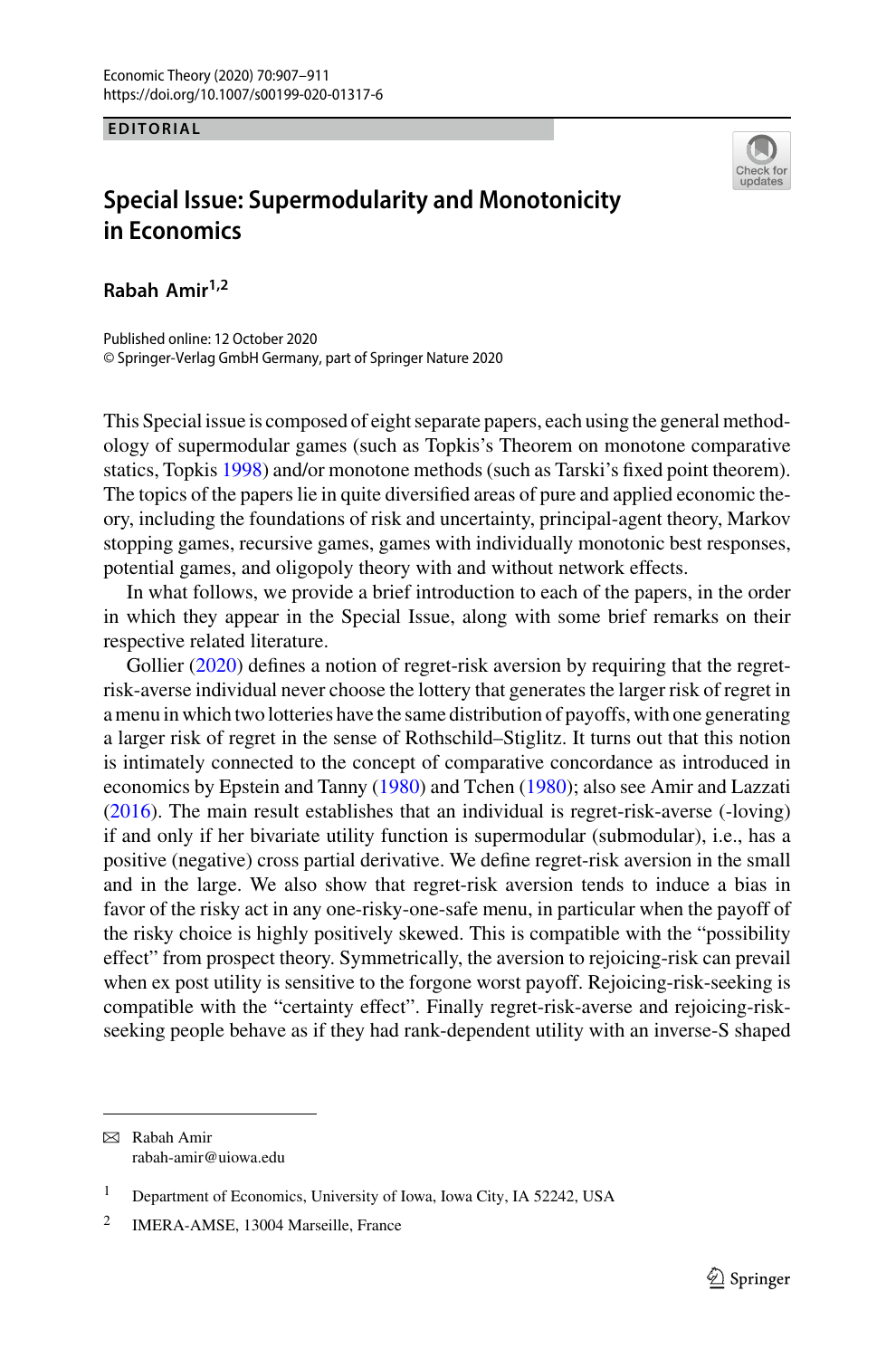probability weighting function that reproduces estimates existing in the literature (e.g., Werner and Zank [2019;](#page-4-4) Lleras et al. [2019\)](#page-4-5).

Laussel and Resende [\(2020\)](#page-4-6) investigate how asymmetric information on final demand affects strategic interaction between a downstream monopolist and a number of upstream monopolists, who independently produce complementary inputs. This is modeled as an intrinsic private common agency game in which each supplier independently proposes a pricing schedule contract to the assembler, specifying the supplier's payment as a function of the assembler's purchase of its input. The authors derive a full characterization of equilibrium. While multiple equilibria exist, there is a unique Pareto-undominated Nash equilibrium from the suppliers' point of view. In this equilibrium, there are unavoidable efficiency losses due to excessively low sales of the good. However, suppliers may be able to limit these distortions by implicitly coordinating on an equilibrium with a rigid (positive) output in bad demand circumstances. In addition, bunching at the bottom arises when ex ante uncertainty is small enough, allowing suppliers to partially restore efficiency. In the limit, when uncertainty vanishes, the equilibrium output level tends toward the constant output level that maximizes aggregate suppliers' profits.

Boyarchenko [\(2020\)](#page-3-1) considers a class of stopping games with two novel features. Unlike stochastic games with supermodular stage games, here the latter are affected by other players only via rates of information arrival. Unlike standard experimentation models with Poisson bandits (e.g. Das et al. [2020\)](#page-3-2), the news arrival rate is hump or inverse U-shaped over time. In contrast to Poisson bandits, "humped" bandits are suitable for studying long-term negative effects of experimentation such as, e.g., harmful pollutants or drugs that have a potential for accumulation and long term storage in a human body; or positive effects, such as accumulated effort of economic agents or resources. The paper uses insights from the theory of supermodular games to establish existence and uniqueness of an equilibrium for this class of stopping games. As applications, the paper characterizes equilibrium outcomes in two games of strategic experimentation. Thus the suggested model of experimentation is almost as tractable as popular models based on exponential distributions, and produces qualitatively new results that better match the data than exponential models. In particular, in a situation when experimentation with risky projects may result in costly failures, the model predicts that termination of the experiment before arrival of the first failure is an equilibrium for a generic set of parameters. This paper joins a literature on exploiting basic insights from supermodular games in dynamic games (Amir [1996;](#page-3-3) Curtat [1996;](#page-3-4) Balbus et al. [2019;](#page-3-5) Guimaraes et al. [2020,](#page-4-7) among others).

Lasso de la Vega and Volij [\(2020\)](#page-4-8) model a match as a recursive zero-sum game (i.e., a stochastic game with nonzero payoffs only at absorbing states) with three possible outcomes: Player 1 wins, player 2 wins, or there is a draw (in which case the point game is repeated). Play proceeds by steps from state to state. In each state, players play a "point game" and transit to the next state according to probabilities jointly determined by their actions and the state. This is thus a zero-sum reformulation of the binary Markov games analyzed in Walker et al. [\(2011\)](#page-4-9), wherein play may fail to terminate, with positive probability thus yielding a zero payoff to both players. Examples of matches include tennis serves, penalty shootouts in soccer, and chess matches, among many others. The authors show that a particular value of a draw can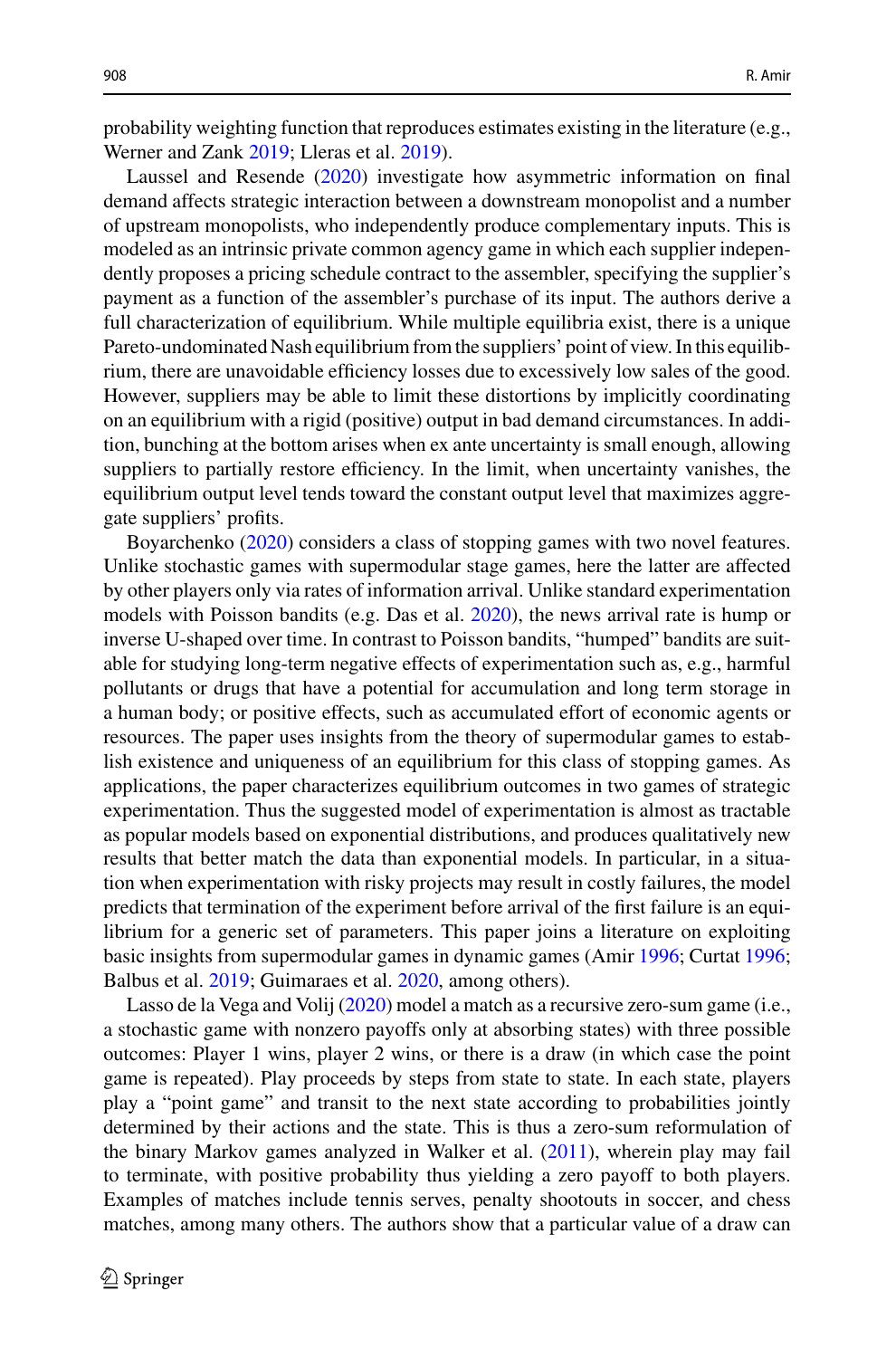be attached to each state so that an easily computed stationary equilibrium exists in which players' strategies can be described as minimax behavior in the point games induced by these values. The proof uses Tarski's fixed-point theorem (see Tarski [1955\)](#page-4-10) applied to a suitably defined value operator. The paper thus provides an interesting alternative perspective on binary Markov games as fully-fledged zero-sum recursive games.

Barthel and Hoffmann [\(2020\)](#page-3-6) define a new class of games (said to be of mixed heterogeneity, or GMH) wherein each player best responds either increasingly or decreasingly to an increase in each *individual* opponent's actions, as opposed to the joint action choice of opponents, as in games of strategic heterogeneity GSH (Barthel and Hoffman [2019\)](#page-3-7). Solution concepts for the latter class, which includes games of strategic complements as a special case, have been shown to possess very useful properties, such as the existence of highest and lowest serially undominated strategies, and the equivalence of the stability of equilibria and dominance solvability. The main result of this paper gives necessary and sufficient conditions for when a GMH can be transformed into GSH in such a way so that these properties are preserved, allowing us to draw the same strong conclusions about solution sets in games that are not originally GSH. This is achieved by reversing the orders on the actions spaces of a given subset of players. Our second main result shows, rather surprisingly, that under mild conditions on the underlying ordering of action spaces, the reversal of orders is the only way in which such a transformation can be achieved. Applications of the basic results of the paper to aggregative games, market games, and crime networks are given.

Ewerhart [\(2020\)](#page-4-11) derives necessary conditions for a smooth n-player game to admit an ordinal potential. In the class of smooth non-cooperative games, exact potential games and weighted potential games are known to admit a convenient full characterization in terms of cross-derivatives (Monderer and Shapley [1996\)](#page-4-12). However, no analogous characterization is known for ordinal potential games. First, any ordinal potential game must exhibit locally pairwise strategic complements or substitutes at any interior equilibrium. Second, in games with more than two players, a condition is obtained on a (modified) Jacobian matrix at any interior equilibrium. Taken together, these conditions are shown to correspond to a local analogue of the Monderer–Shapley condition for weighted potential games. We identify two classes of economic games for which our necessary conditions are also sufficient: The standard Tullock contest and Bertrand competition with linear demands for differentiated goods and quadratic cost functions.

Cornand and Dos Santos Ferreira [\(2020\)](#page-3-8) propose a unified setting nesting team and competition issues in price and quantity games, played by producers of either substitutes or complements with incomplete and dispersed information, to assess the social value of private and public information and compare the equilibria and social welfare of the two games. Without full cooperation, the competition motive introduces a strategy distortion and, with dispersed information, an informational distortion, both increasing in the intensity of competition. The former affects the response to the expected value of the fundamental, and the latter yields an inefficiently low (high) weight on public information under strategic complementarity (substitutability). Contrary to the latter, which vanishes in the absence of the competition motive, the former is eliminated, under strategic complementarity and dispersed information, at some positive strength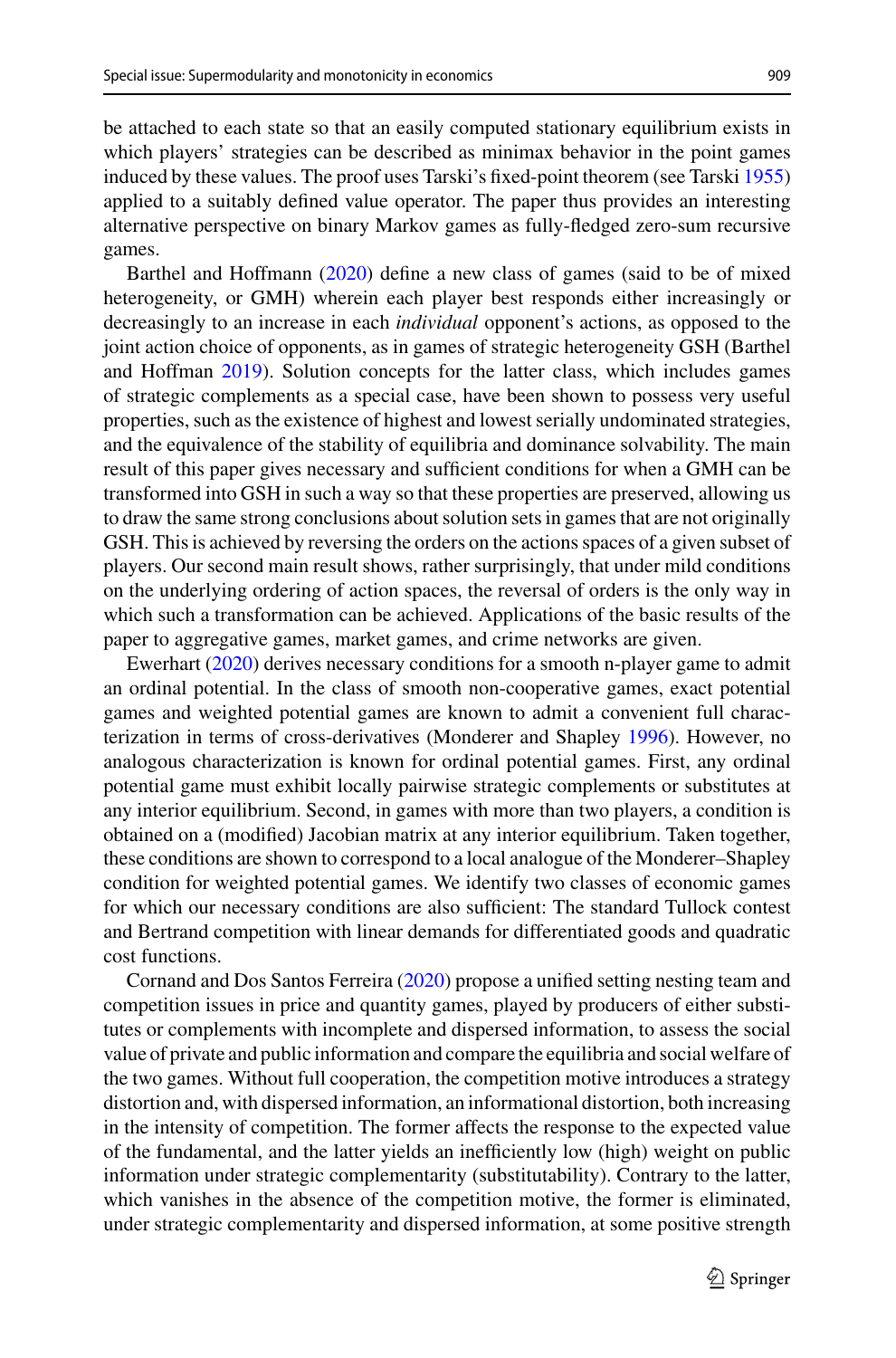of the competition motive, decreasing in information quality. This disparity creates a trade-off between the minimization of each distortion. As to the social value of public information, it is always positive, while that of private information may be negative under strategic complementarity, if competition is intense and the quality of private information relatively poor. Finally, it is more profitable to play under strategic substitutes, except possibly for an middle range of the intensity of competition if the quality of private information is again relatively poor. For related work, see e.g. Podhorsky [\(2020\)](#page-4-13).

Gama et al. [\(2020\)](#page-4-14) considers a general class of symmetric Cournot oligopolies with firm-specific network effects and investigates the effects of exogenous entry on market performance, and the profitability and welfare effects of horizontal mergers. Building on Amir et al. [\(2019\)](#page-3-9) and Amir and Lambson [\(2000\)](#page-3-10), the authors argue that firm-specific network effects are more widespread than one might think when considering indirect effects and fashion and other demand interdependencies. With strategic substitutes in the Cournot part of the model, per-firm output is declining in the number of firms, but industry output, price, per-firm profit, consumer surplus and social welfare may go either way in response to entry. Respective minimal sufficient conditions for each possibility are identified. The counter-intuitive conclusions tend to require strong network effects. The authors study the scope for profitability of mergers and the associated welfare effects. In a general analysis, the authors provide a sufficient condition on inverse demand for a merger to be profitable, which amount to requiring strong network effects. Under the condition that leads to higher industry output with entry, mergers are always social welfare-enhancing. Finally, the results of the paper are illustrated via two natural examples with linear and hyperbolic inverse demands, and thus closed-form solutions allowing an accessible view of the results of the paper.

## **References**

- <span id="page-3-3"></span>Amir, R.: Continuous stochastic games of capital accumulation with convex transitions. Games Econ. Behav. **15**, 111–131 (1996)
- <span id="page-3-10"></span>Amir, R., Lambson, V.E.: On the effects of entry in Cournot markets. Rev. Econ. Stud. **67**, 235–254 (2000)
- <span id="page-3-0"></span>Amir, R., Lazzati, N.: Endogenous information acquisition in Bayesian games with strategic complementarities. J. Econ. Theory **163**, 684–698 (2016)
- <span id="page-3-9"></span>Amir, R., Evstigneev, I., Gama, A.: Oligopoly with network effects: firm-specific versus single network. Econ. Theory (2019). <https://doi.org/10.1007/s00199-019-01229-0>
- <span id="page-3-5"></span>Balbus, Ł., Dziewulski, P., Reffett, K., Woźny, Ł.: A qualitative theory of large games with strategic complementarities. Econ. Theory **67**, 497–523 (2019). <https://doi.org/10.1007/s00199-017-1075-7>
- <span id="page-3-7"></span>Barthel, A., Hoffman, E.: Rationalizability and learning in games with strategic heterogeneity. Econ. Theory **67**, 565–587 (2019). <https://doi.org/10.1007/s00199-017-1092-6>
- <span id="page-3-6"></span>Bart[hel, A., Hoffmann, E.: Characterizing monotone games. Econ. Theory \(2020\).](https://doi.org/10.1007/s00199-019-01242-3) https://doi.org/10.1007/ s00199-019-01242-3
- <span id="page-3-1"></span>Boyarchenko, S.: Super- and submodularity of stopping games with random observations. Econ. Theory (2020). <https://doi.org/10.1007/s00199-019-01198-4>
- <span id="page-3-8"></span>Cornand, C., Dos Santos Ferreira, R.: The social value of information and the competition motive: price versus quantity games. Econ. Theory (2020). <https://doi.org/10.1007/s00199-019-01179-7>
- <span id="page-3-4"></span>Curtat, L.: Markov equilibria of stochastic games with complementarities. Games Econ. Behav. **17**, 177–199 (1996)
- <span id="page-3-2"></span>Das, K., Klein, N., Schmid, K.: Strategic experimentation with asymmetric players. Econ. Theory **69**, 1147–1175 (2020)